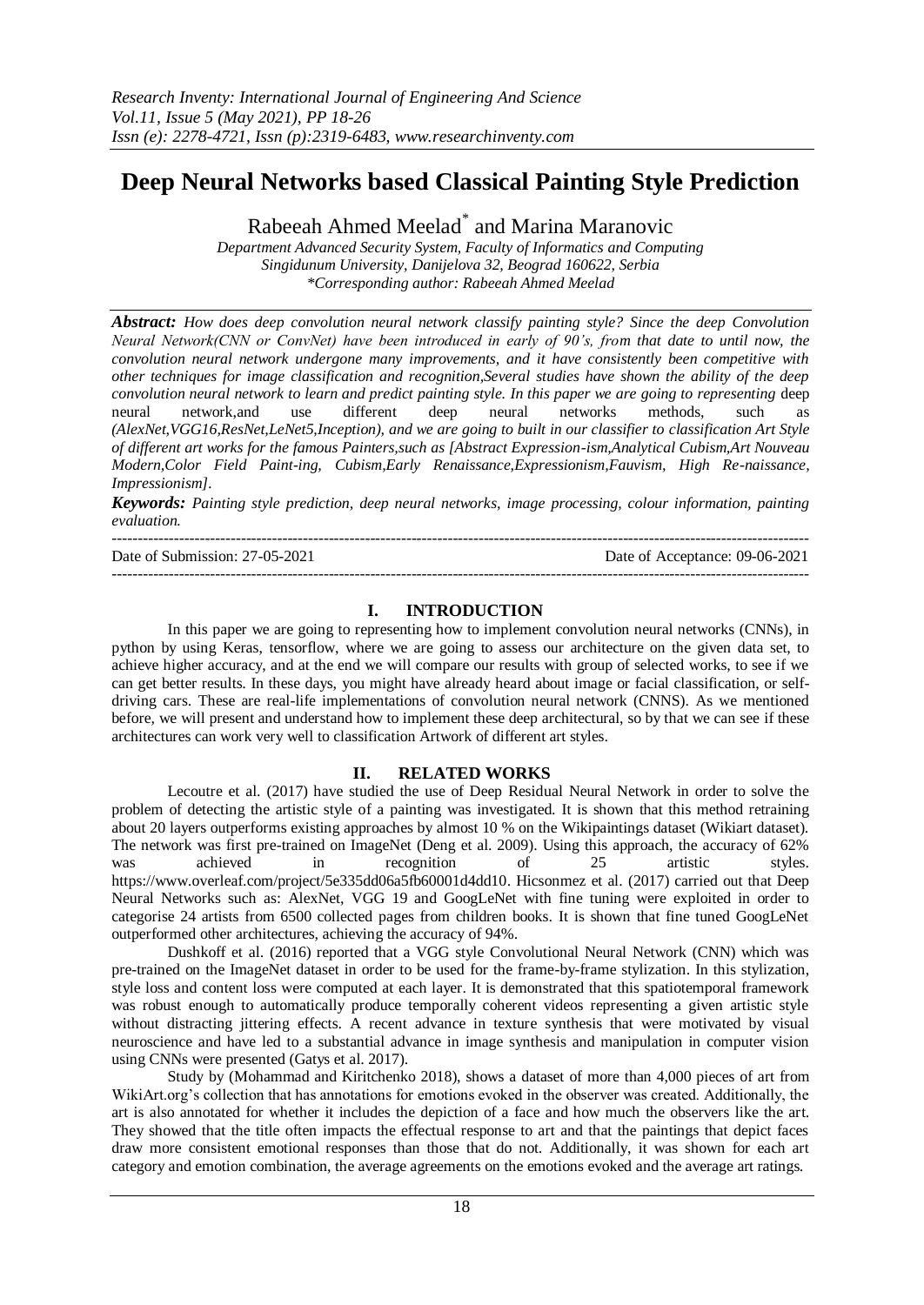Vilalta (2016) conducted research that studied the possibilities that the DNN used for the purpose of creation of artwork were analysed. They were using Japanese anime images for the training. A special CNN that encodes a plain colours effect while keeping sharp edges was used originally designed for super-resolution. As As investigated by Dushkoff et al (2017) Art500k, a large-scale visual arts dataset is presented that contains over 500,000 art works, annotated with detailed labels of artist, art movement, genre, etc. In order to achieve better representation of visual arts, they proposed an efficient two stage triplet sampling method. They compared the joint representations with hand-craft visual features and learned visual features. The hand-craft features are Color visual features, GIST visual features (Oliva and Torralba 2001), SIFT-like visual features (Lowe 1999) and SIFT-like Fisher visual features (Perronnin et al. 2010). They were using VGG-16 architecture (Simonyan and A. Zisserman 2014) with the ImageNet pre-trained weights. The best achieved result was 39,1%.

### **III. THE PROPOSED METHODOLOGY**

Deep convolutional neural networks have recently played a transformative role in advancing artificial intelligence. We evaluated a large number of state-of-the-art deep convolutional neural network models, and variants of them, trained to classify styles. We focused on increasing the interpretability of the learned presentation by forcing the machine to achieve classification with a reduced number of variables without sacrificing classification accuracy. We then analyzed the achieved representations through linear and nonlinear dimensionality reduction of the activation space. We used a collection of 25K digitized paintings to train, and validate, also we used collection of 10k digitized paintings to test model . We utilized two sets of digitized paintings for visualization and correlation analysis of the achieved representations. In particular, we used variants of AlexNet , VGG16, ResNet, Inception,which were originally developed for the task of object categorization for the our datasets and each of them raised the state of the art in that task when they were introduced. We adapted these networks for classifying 10 style classes. Our study included varying the training strategies (training from scratch on art data vs. using pre-trained models and fine-tuning them on art data), varying the network architecture, and data augmentation strategies.

#### **IV. EXPERIMENTAL RESULTS AND DISCUSSIONS**

A. Painting style database

The images of visual art were mainly scraped from four web-sites: Wikiart[2] Training-testing Set: We trained, validated, and tested the networks using paintings from the publicly available WikiArt data-set1. This collection (as downloaded in 2015) has images of 81,449 paintings from 10 artists ranging from the fifteenth century to contemporary artists. Several prior studies on style classification used subsets of this dataset

Originally WikiArt has 27 style classes. For the purpose of our study we reduced the number of classes to 10 classes by merging fine-grained style classes with small number of images, as shown in Figureure 1.

We excluded from the collections images. The total number of images used for training, validation, and testing are 35k images. We split the data into training, validation and test sets.

#### B. Experimental results

In this paper, we want to answer the following questions. Q1: How different neural networks architectures do to recog-nize image style? Q2: What proportion of the network should be retrained to obtain the best performance? Q3: What is the impact of the optimizations and how does it perform in our data sets?

We used different CNNs architectures , first CNN based on AlexNet architecture which used in (Karayev et al., 2014), accuracy for train and test data of this CNN, we are going to mention it later, also the rest of CNNs architectures that we used such as, the state-of-the-art residual neural network as described in (He et al., 2016) (ResNet),VGG16 (also called OxfordNet) is named after the Visual Geometry Group from Oxford, then Inception and so on. Then we will camper there accuracy with our built in models. Our implement for dataset follows VGG16, AlexNet, Inception, LeNet5,ResNet, The size of images resized [100,100]. the Figure 1 shows samples of different art style that we used in our Dataset.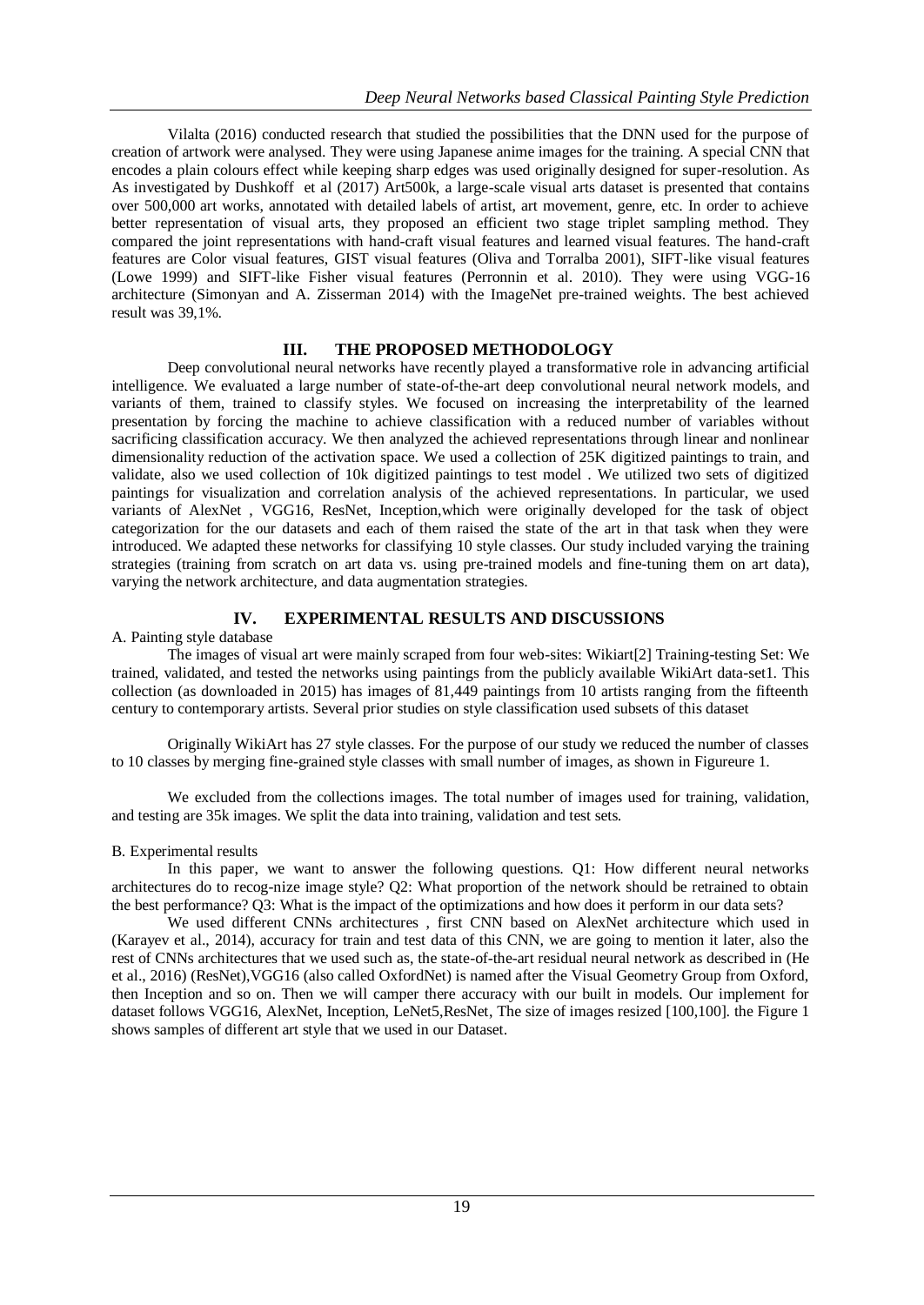

AlexNet: The input of the AlexNet network is a 100 100 3 matrix. Its structure is made of five convolutional layers and three fully connected layers. Convolutional layers have respectively filter of size 11 11, 5 5, 3 3, and 3 3. They each respectively generate 96, 256,384, 384, and 256 feature maps.Three maxpooling layers follow the first, third and fifth convolutional layer. Then there are 4096 neurons in the first fully connected layer, then there are 1000 neurons in the second fully connected layer. Dropout was not implemented after each of those two fully-connected layers.because we found that we got better results than if we implemented it.The accuracy result of AlexNet CNN shown in Figureure 2.



ResNet:The ResNet has input dimensions of 100 100 3.The ResNet starts with a convolutional layer with a filter size of 3x3, generating 32 filters, followed by a batchnormalization layer, an activation layer and a max-pooling layer. Then they followed by Dropout, rectified Linear Unit (ReLU) is used as the activation function for all weight layers, except for the last layer that uses softmax regression. A fully-connected.layer ends each network, of which the number of neurons corresponds to the number of classes. The accuracy result of RestNet CNN shown in Figure3.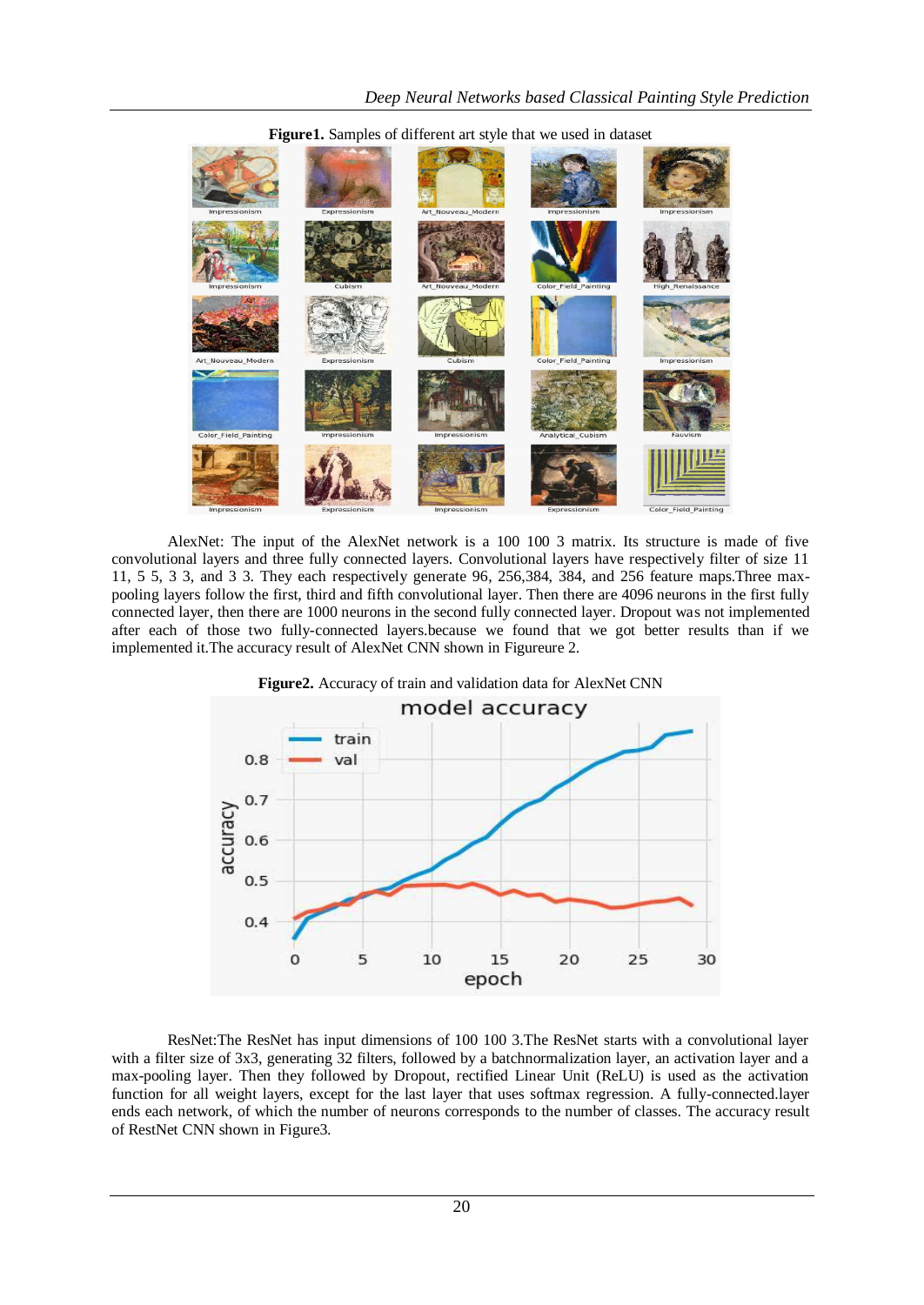

**Figure3**. Accuracy of train and validation data for ResNet CNN

VGG16: is a convolutional neural network model proposed by K. Simonyan and A. Zisserman from the University of Oxford in the paper "Very Deep Convolutional Networks for Large-Scale Image Recognition". The input to cov1 layer is of fixed size 100 x 100 RGB image. The image is passed through convolutional layers, where the filters were used 33. The convolution stride is fixed to 1 pixel. the padding is 1 pixel for 33 conv. layers. Spatial pooling is carried out by five max-pooling layers, which follow some of the conv. layers (not all the conv. layers are followed by max-pooling). Max-pooling is performed over a 22 pixel window, with stride 2. Three Fully-Connected (FC) layers (which has a different depth in different architectures): the first two have 4096 channels each, the third has 1000 channels. The final layer is the softmax layer.the accuracy result that we got by applying our data-set on VGG16 model shown in Figure 4.



**Figure4.** Accuracy of train and validation data for VGG16 CNN

VGG16 is over 533MB. This makes VGG16 is annoying task.VGG16 is used in many deep learning image style classi-fication problems,A modification to the module was made in order to reduce the amount of computation required; therefore, smaller network architectures are sometimes more sufficient way (such as LeNet5, etc.). But it is a magnificent building block for deep learning objectives. Inseption:The inception CNN was described and used in the GoogLeNet model in the 2015 paper by Christian Szegedy, et al. titled "Going Deeper with Convolutions."

The inception model is called the inception module. This is a block of parallel convolutional layers with different sized filters (e.g. 11, 33, 55) and a and 33 max pooling layer, the results of which are then concatenated.pooling operations have been essential for the success of current convolutional networks.This is a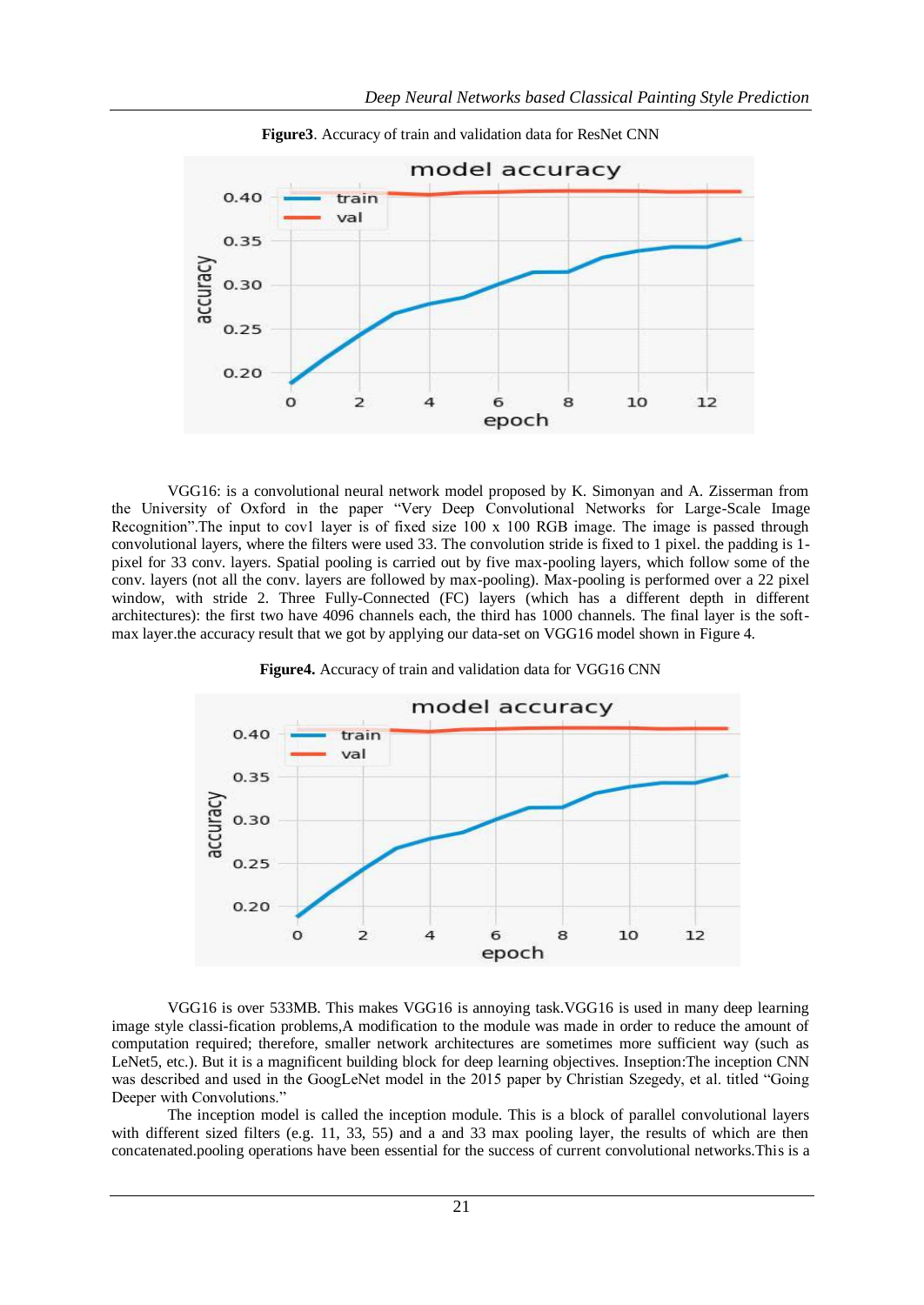very simple and powerful architectural.T he accuracy of train and validation data of Inseption are shown in Figure 5.



**Figure5.** Accuracy of train and val data for Inseption CNN

LeNet5:The LeNet-5 architecture consists of two sets of convolutional and average pooling layers, followed by a flat-tening convolutional layer, then two fully-connected layers and finally a softmax classifier.First Layer (C1) input is a 3232 gray-scale image, but we motivated to 100 x 100 x3 RGB image,to make it work with our data-set,filter size 55 and a stride of one.Second Layer applies(S2) average pooling layer with a filter size 22 and a stride of two.Third Layer (C3), there is a second convolutional layer with 16 feature maps AND filter size 55 and a stride of 1. The fourth layer (S4) is an average pooling layer with filter size 22 and a stride of 2.The fifth layer(C5) is a fully connected convolutional layer with 120 feature maps.The sixth layer is a fully connected layer (F6) with 84 nodes.Finally output Layer is a fully connected softmax output layer with 10 possible values corresponding to the art style.After we applied it with our data-set we got an accuracy of train and validation data set as shown in Figure 6.



**Figure 6**. Accuracy of train and val data for LeNet5 CNN

Here we going to take about deep convolution neural networks architectures of our model, from all models of CNNs that we used before,The objective of these model is to have a final model that performs well both on the train data and test data (the new data which the model will be used to make predictions).during our implementation we got problems with overfitting.to reduce overfitting by training the network on more examples.but Each training example requires heavy computations, which this lead us to another big problem. these models. The problems that we got unfortunately, there are two major drawbacks with any of CNNs modules used: 1.It is painfully slow to train 2.The network archi-tecture weights themselves are quite large (concerning disk/bandwidth). Therefore, in these deep convolution neural networks ar-chitectures,the reason of we used different architectures, to see if we can get better performance by using different methods and solving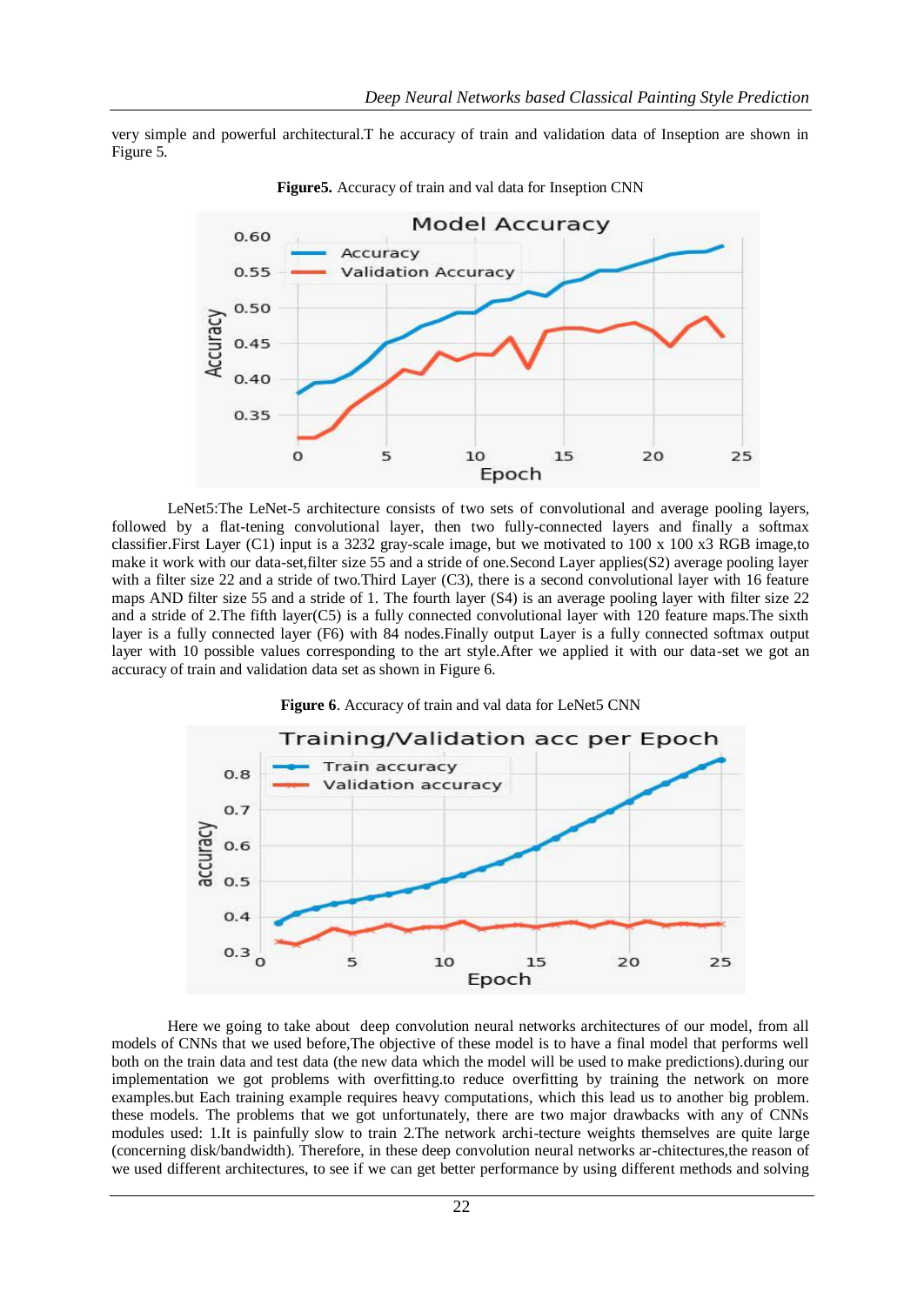the problems that we got by implementation (VGG16,Inseption, LeNet5, AlexNet),such as reducing the number of filters, Applying regularization to our model, dropout layers, and optimal learning rate. The following Figureures show the performance on train and test data, after applying these methods. The next Figureure (Figure 7) show up the performance of our model before we applied all methods that we had already mentioned before



The next Figure (Figure 8) show up the loss of our model in training and validation dataset, before we applied all methods that we had already mentioned before.



**Figure 8**. Accuracy of train and val data for Base model

Next Figure (Figure 9) shows the performance of the base model after reducing the number of filters.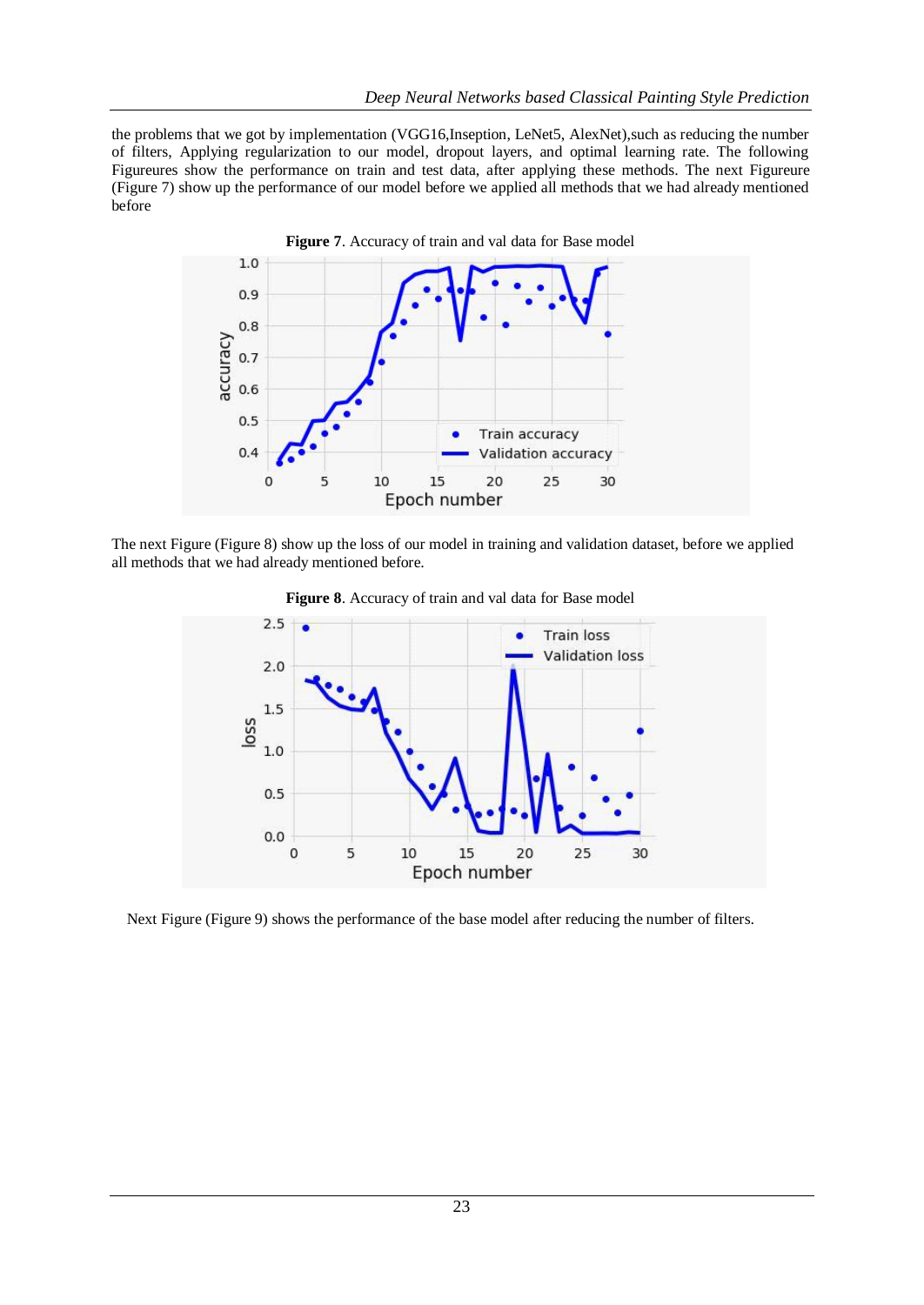

**Figure 9.** Accuracy of train and val data for reduce model

Next Figure (Figure 10) shows the loss of the base model after reducing the number of filters.



Figure 10. Loss of train and val data for reduce model

The next two Figures (Figure 11 and Figure 12) show the per-formance of the base model after applying regularization method.Figure 11 for the accuracy of training and validation dataset.and Figure12 for the loss of training and validation dataset.



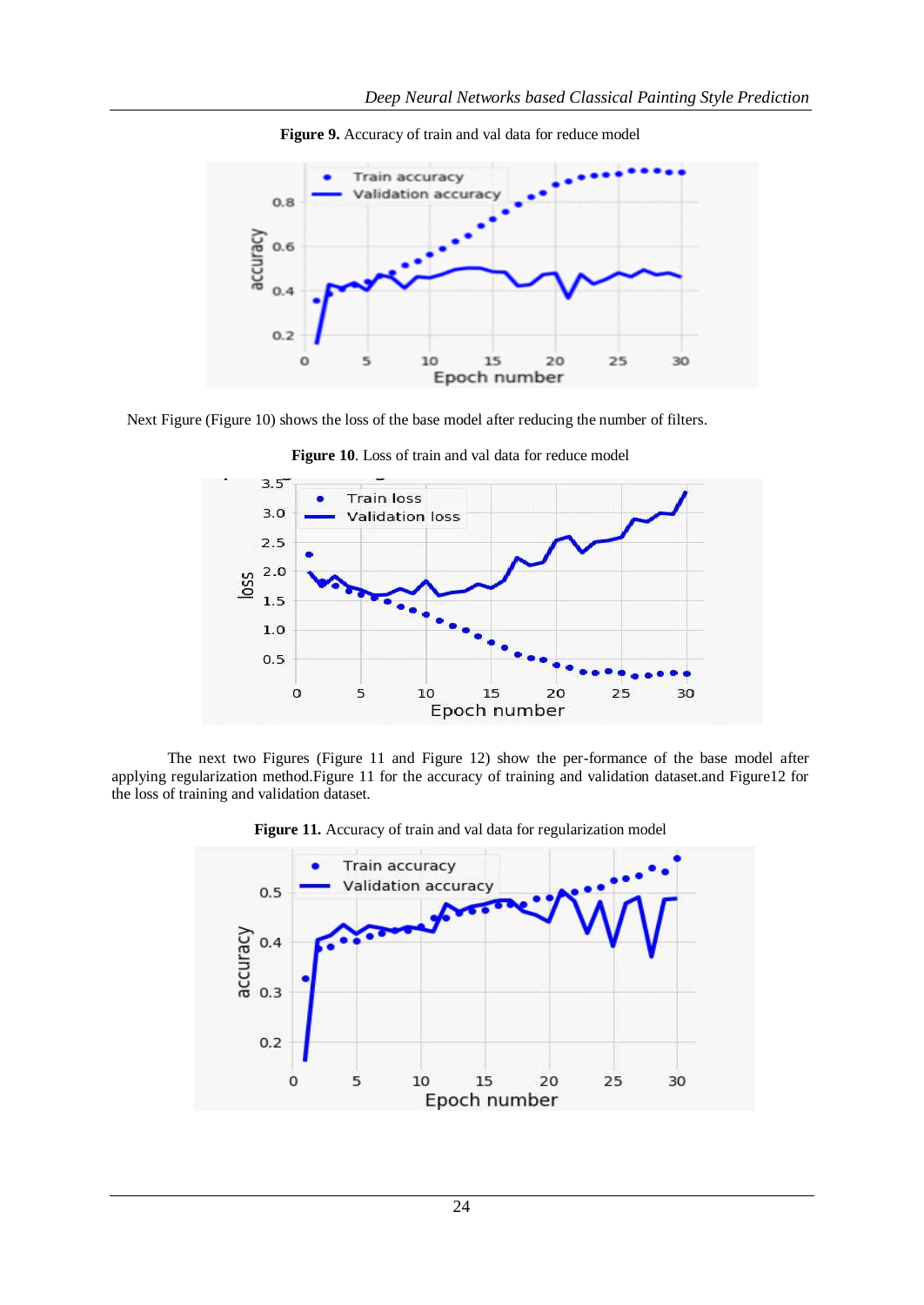



The next two Figures (Figure 13 and Figure 14) show the per-formance of the base model after Adding dropout layers method.Figure 13 for the accuracy of training and validation dataset.and Figure14 for the loss of training and validation dataset.



**Figure 13.** Accuracy of train and val data for Dropout model

**Figure 14**. Loss of train and val data for Dropout model



Now we are going to present Table 1 that shows the classification performance for the train and test data of all CNNs that we used in this paper.